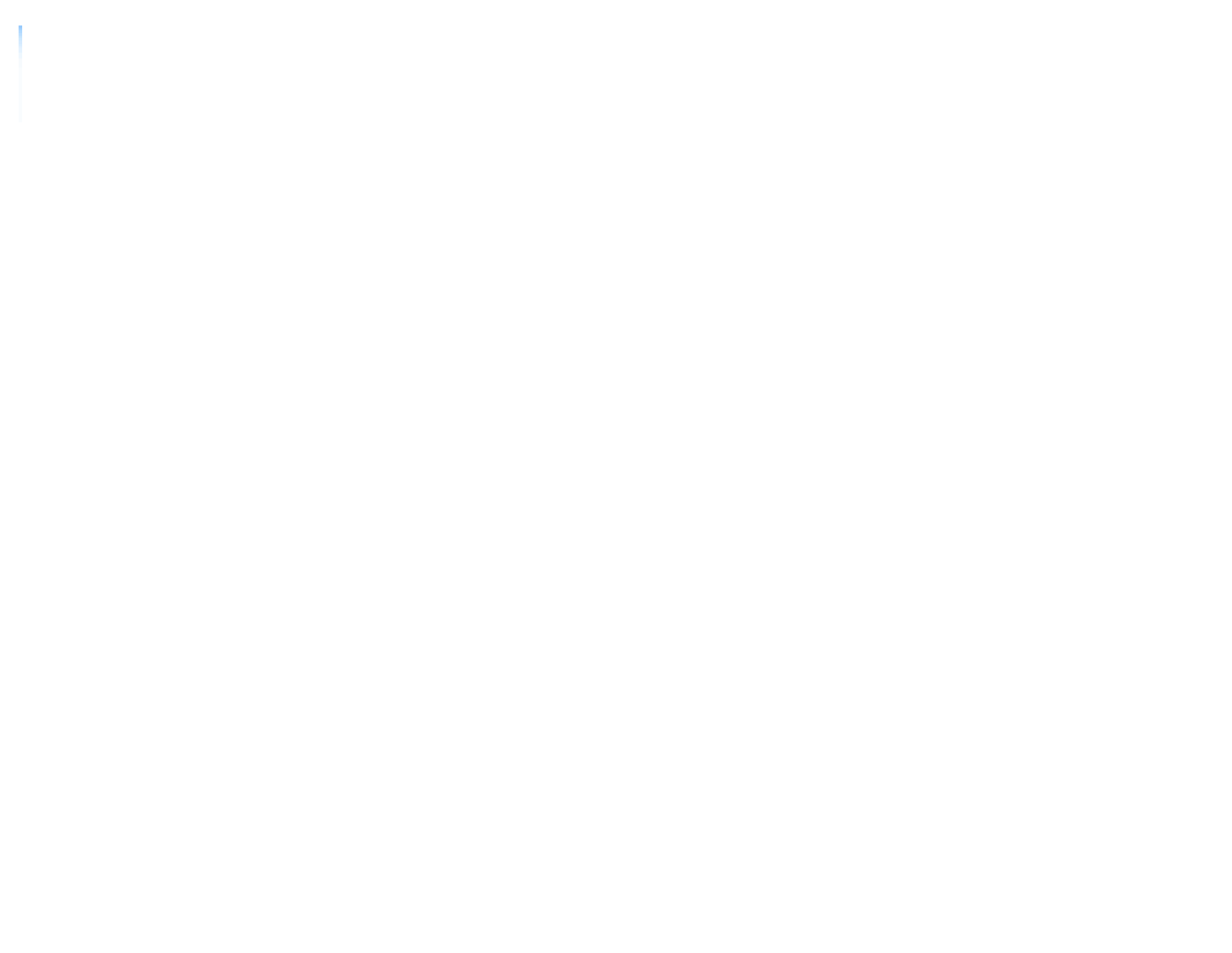| <b>Permit Number</b>                   | <b>Location Address</b>                                       | <b>Issue Date</b> | Owner                             | Phone          | Contractor                | <b>Phone</b>   | <b>Valuation</b> | Sq Ft |
|----------------------------------------|---------------------------------------------------------------|-------------------|-----------------------------------|----------------|---------------------------|----------------|------------------|-------|
| CSAE-5-17-9388                         | 185 McDonough RD                                              | 05/31/2017        | /ette County BOC Fayette County B | (770)305-5400  | AdaptToSolve, Inc.        | (706)298-2734  | 53,066           | 0     |
|                                        | Totals For COM Stand Alone E Low Voltage / Fiber: 1 Permit(s) |                   |                                   |                |                           |                | 53,066           | 0     |
| <b>RES Addition Deck</b>               |                                                               |                   |                                   |                |                           |                |                  |       |
| RADD-4-17-9270                         | 175 OAK SHADOW WAY                                            | 05/31/2017        | Christa Springston                | (678) 770-6048 | Christa Springston        |                | 4,000            | 345   |
|                                        | <b>Totals For RES Addition Deck: 1 Permit(s)</b>              |                   |                                   |                |                           |                | 4,000            | 345   |
| <b>RES Addition Garage</b>             |                                                               |                   |                                   |                |                           |                |                  |       |
| RADD-4-17-9241                         | 343 RIVERS RD                                                 | 05/12/2017        | <b>Brian Fleming</b>              | (404) 644-0704 | <b>Brian Fleming</b>      | (404) 644-0704 | 0                | 2,419 |
|                                        | <b>Totals For RES Addition Garage: 1 Permit(s)</b>            |                   |                                   |                |                           |                | 0                | 2,419 |
| <b>RES Addition Porch/Patio/Screen</b> |                                                               |                   |                                   |                |                           |                |                  |       |
| RADD-5-17-9350                         | 195 BLACKBERRY RUN                                            | 05/19/2017        | Colunteya L Weems                 | 678) 873-4061  | Perimeter Remodeling      | (770)333-8174  | 10,000           | 335   |
|                                        | Totals For RES Addition Porch/Patio/Screen: 1 Permit(s)       |                   |                                   |                |                           |                | 10,000           | 335   |
| <b>RES Addition SFD Fayette</b>        |                                                               |                   |                                   |                |                           |                |                  |       |
| RADD-5-17-9353                         | 120 TARRAGON DR                                               | 05/18/2017        | Derek & Mary Wyler                | (757)879-5592  | Pfeifer Building Co. Inc. | (770)487-1380  | 49,000           | 370   |
| RADD-1-17-8903                         | 242 MALONE RD                                                 | 05/31/2017        | Lance Schoon                      |                | <b>Star Construction</b>  | (404) 552-0964 | 2,000            | 273   |
|                                        | Totals For RES Addition SFD Fayette : 2 Permit(s)             |                   |                                   |                |                           |                | 51,000           | 643   |
| <b>RES Demo SFD Brooks</b>             |                                                               |                   |                                   |                |                           |                |                  |       |
| RDMO-4-17-9251                         | 183 GABLE RD                                                  | 05/05/2017        | <b>Trent Foster</b>               | (678) 633-9928 | Jason Mask & Co.          | (770)233-4968  | 10,000           | 0     |
|                                        | Totals For RES Demo SFD Brooks : 1 Permit(s)                  |                   |                                   |                |                           |                | 10,000           | 0     |
| <b>RES Demo SFD Fayette</b>            |                                                               |                   |                                   |                |                           |                |                  |       |
| RDMO-4-17-9291                         | 144 FRIAR TUCK RD                                             | 05/04/2017        | Bert Jordan                       | (404) 797-6898 | Bert Jordon               | (404) 797-6898 | 50,000           | 0     |
| RDMO-5-17-9334                         | 551 BROOKS WOOLSEY RD                                         | 05/19/2017        | <b>Trent Foster</b>               | (678) 633-9928 | Jason Mask & Co.          | (770)233-4968  | 13,000           | 0     |
|                                        | Totals For RES Demo SFD Fayette : 2 Permit(s)                 |                   |                                   |                |                           |                | 63,000           | 0     |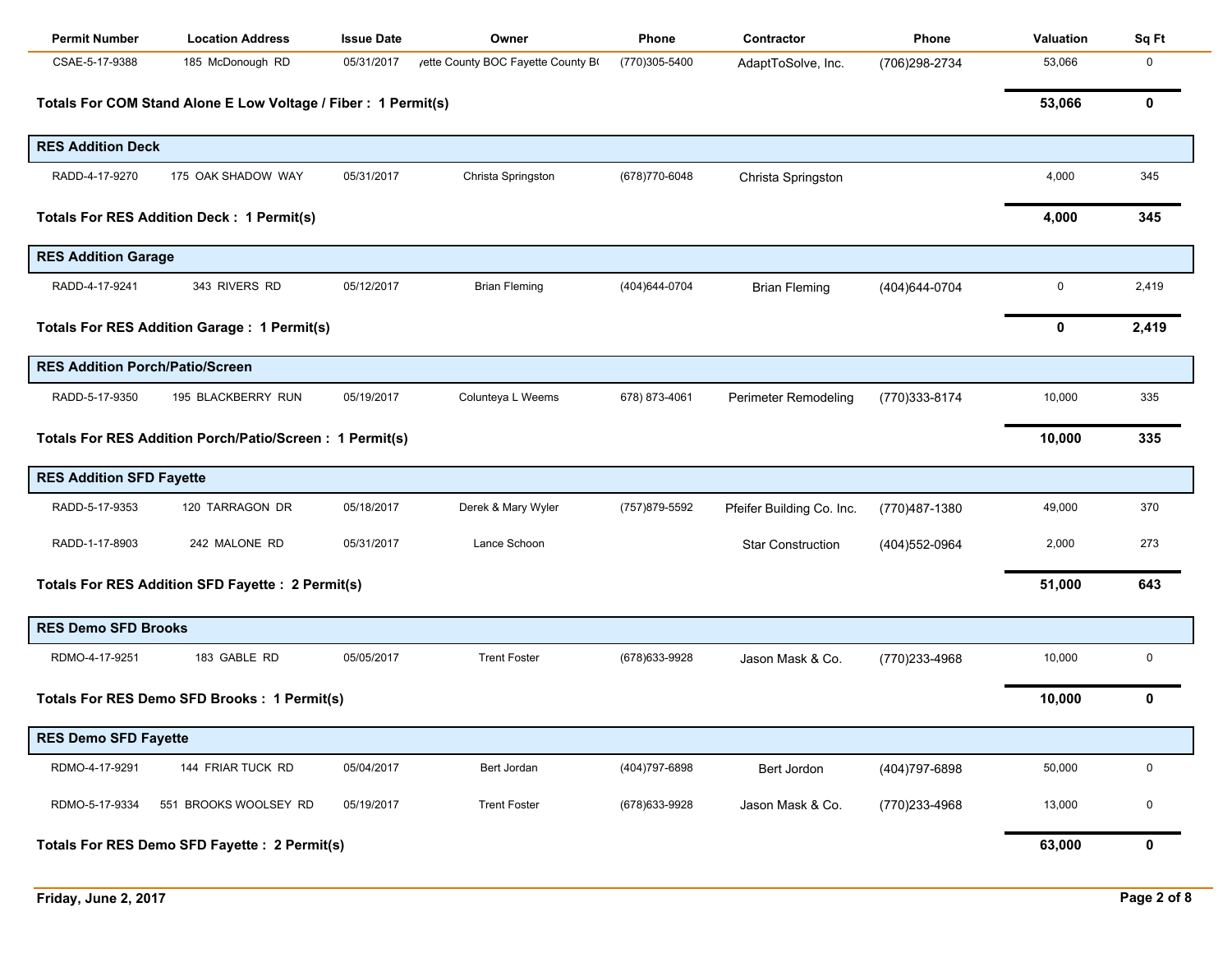| <b>Permit Number</b>                 | <b>Location Address</b>                                | <b>Issue Date</b> | Owner                           | Phone          | Contractor                                      | <b>Phone</b>   | <b>Valuation</b> | Sq Ft       |
|--------------------------------------|--------------------------------------------------------|-------------------|---------------------------------|----------------|-------------------------------------------------|----------------|------------------|-------------|
| <b>RES Demo SFD Fayette-Disaster</b> |                                                        |                   |                                 |                |                                                 |                |                  |             |
| RDMO-4-17-9295                       | 190 FAYETTE DR                                         | 05/08/2017        | LANG FREDDIE LANG FREDDIE       |                | Paces Contracting Co.                           | (770)482-4152  | 35,000           | $\mathbf 0$ |
|                                      | Totals For RES Demo SFD Fayette-Disaster : 1 Permit(s) |                   |                                 |                |                                                 |                | 35,000           | 0           |
|                                      |                                                        |                   |                                 |                |                                                 |                |                  |             |
| <b>RES Finish Basement</b>           |                                                        |                   |                                 |                |                                                 |                |                  |             |
| RFIN-5-17-9324                       | 752 GRANT RD                                           | 05/22/2017        | Mike Hensley                    |                | EC & AL, Inc.                                   | (404)317-3068  | 80,000           | 1,973       |
| RFIN-5-17-9343                       | 195 BERGEN DR                                          | 05/24/2017        | Sam Hren                        | (614)869-6673  | Sam Hren                                        |                | 50,000           | 1,888       |
|                                      | <b>Totals For RES Finish Basement: 2 Permit(s)</b>     |                   |                                 |                |                                                 |                | 130,000          | 3,861       |
| <b>RES Finish Reissue</b>            |                                                        |                   |                                 |                |                                                 |                |                  |             |
| RFIN-5-17-9378                       | 125 BURKWOOD CT                                        | 05/30/2017        | Dennis & Mary King              | 413-835-1064   | Dennis & Mary King                              | (413) 835-1064 | 5,000            | 383         |
|                                      | Totals For RES Finish Reissue : 1 Permit(s)            |                   |                                 |                |                                                 |                | 5,000            | 383         |
| <b>RES New Barn</b>                  |                                                        |                   |                                 |                |                                                 |                |                  |             |
| RNEW-4-17-9272                       | WOOLSEY BROOKS RD                                      | 05/11/2017        | Stephen Marks                   | (770)460-1433  | Conch Environmental, Inc.                       |                | 94,000           | 1,408       |
| RNEW-5-17-9346                       | 541 QUARTERS RD                                        | 05/26/2017        | Brian Cardoza                   |                | <b>Brian Cardoza</b>                            | (770)843-7750  | 13,000           | 1,680       |
| Totals For RES New Barn: 2 Permit(s) |                                                        |                   |                                 |                |                                                 |                | 107,000          | 3,088       |
| <b>RES New Garage</b>                |                                                        |                   |                                 |                |                                                 |                |                  |             |
| RNEW-5-17-9318                       | 140 HADDOCK PT                                         | 05/22/2017        | Alan Atha                       | (770)318-7014  | Upscale Homes Inc.                              | (404) 569-2550 | 25,000           | 716         |
| RNEW-5-17-9319                       | 125 SOUTHMILL LN                                       | 05/23/2017        | Keith Moreman                   | (678) 201-4723 | D LEWIS CONSTRUCTION                            | (770)375-7331  | 20,000           | 1,136       |
| RNEW-5-17-9367                       | 125 ADDISON DR                                         | 05/24/2017        | <b>Brian Diehl</b>              | (314) 740-3023 | <b>Imerican Eagle Constructio (770)486-9779</b> |                | 54,000           | 720         |
|                                      | Totals For RES New Garage: 3 Permit(s)                 |                   |                                 |                |                                                 |                | 99,000           | 2,572       |
| <b>RES New Manf/Mobile</b>           |                                                        |                   |                                 |                |                                                 |                |                  |             |
| RNEW-4-17-9269                       | 916 Buffalo RD                                         | 05/01/2017        | Palmer Edwin                    | (770)362-2630  | <b>Clayton Mobile Homes</b>                     | (334) 749-2923 | 40,432           | 995         |
| RNEW-4-17-9210                       | 350 Greenview CIR                                      | 05/02/2017        | Yes Communities Yes Communities | (770)461-7145  | Mobile Home Impound                             | (770)630-4616  | 10,000           | 1,284       |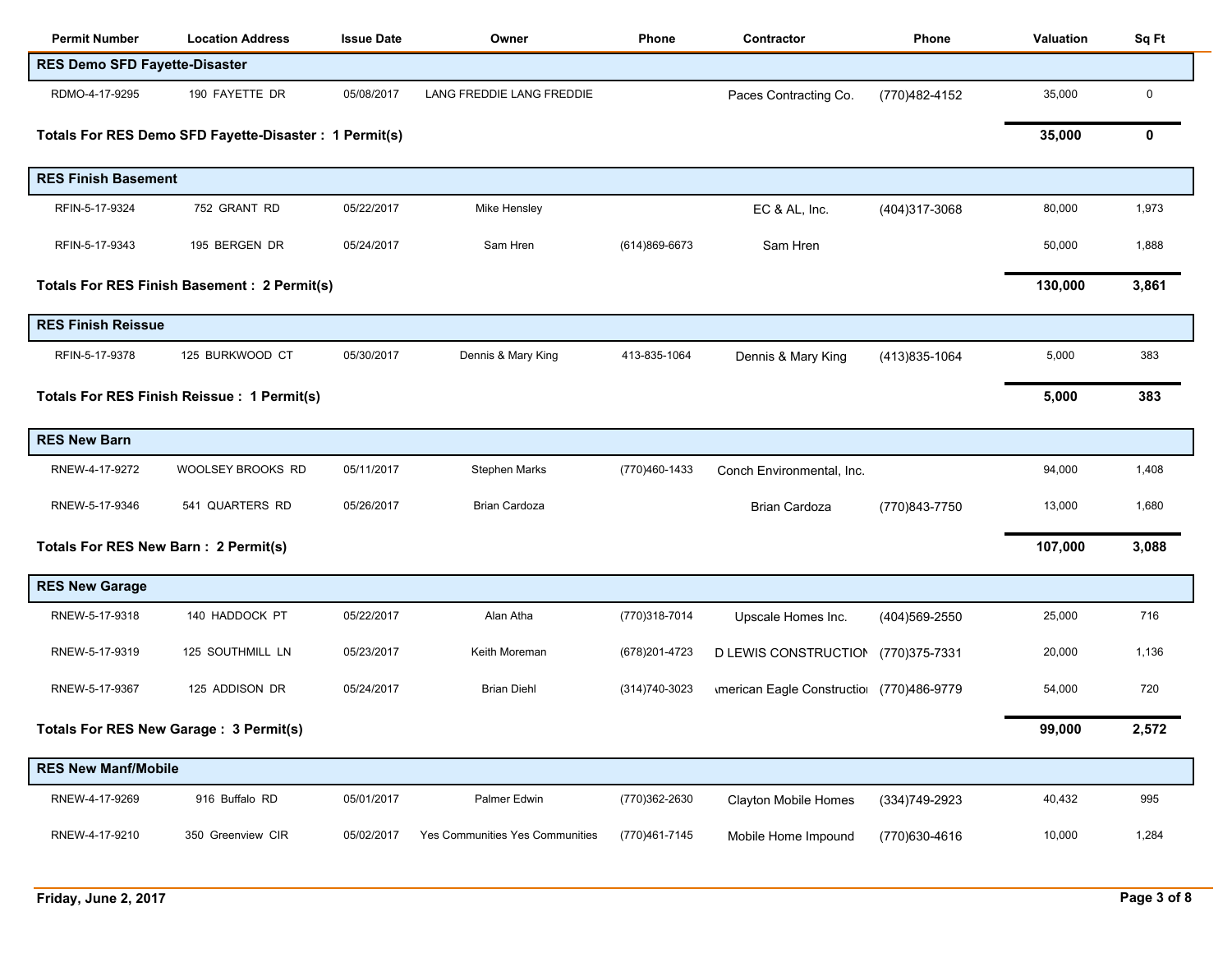| <b>Permit Number</b>       | <b>Location Address</b>                      | <b>Issue Date</b> | Owner                               | Phone          | Contractor                            | Phone          | Valuation | Sq Ft  |
|----------------------------|----------------------------------------------|-------------------|-------------------------------------|----------------|---------------------------------------|----------------|-----------|--------|
| RNEW-4-17-9212             | 105 Stoney Brook TER                         | 05/02/2017        | Yes Communities Yes Communities     | (770)461-7145  | Mobile Home Impound                   | (770)630-4616  | 10,000    | 1,284  |
| RNEW-4-17-9209             | 160 Stoney Brook TER                         | 05/02/2017        | Yes Communities Yes Communities     | (770)461-7145  | Mobile Home Impound                   | (770)630-4616  | 10,000    | 1,284  |
| RNEW-4-17-9211             | 385 Greenview CIR                            | 05/02/2017        | Yes Communities Yes Communities     | (770)461-7145  | Mobile Home Impound                   | (770)630-4616  | 10,000    | 1,284  |
| RNEW-4-17-9214             | 1512 54 HWY                                  | 05/02/2017        | Yes Communities Yes Communities     | (770)461-7145  | Mobile Home Impound                   | (770)630-4616  | 10,000    | 1,352  |
| RNEW-4-17-9213             | 110 Moonshadow RDG                           | 05/02/2017        | Yes Communities Yes Communities     | (770)461-7145  | Mobile Home Impound                   | (770)630-4616  | 10,000    | 1,284  |
| RNEW-5-17-9368             | 201 Fleetwood DR                             | 05/30/2017        | Yes Communities Yes Communities     | (770)461-7145  | Mobile Home Impound                   | (770)630-4616  | 10,000    | 1,296  |
|                            | Totals For RES New Manf/Mobile : 8 Permit(s) |                   |                                     |                |                                       |                | 110,432   | 10,063 |
| <b>RES New Pavilion</b>    |                                              |                   |                                     |                |                                       |                |           |        |
| RNEW-5-17-9351             | 165 DOCKSTREET DR                            | 05/19/2017        | Darin Tranquillo                    |                | 2M Construction Managem (770)294-1683 |                | 12,000    | 239    |
| RNEW-4-17-9229             | 525 BANKSTOWN RD                             | 05/22/2017        | Richard & Cheryl Chambers           | (404)403-7800  | <b>Johnston Homes</b>                 | (770)866-2607  | 30,000    | 750    |
|                            | Totals For RES New Pavilion : 2 Permit(s)    |                   |                                     |                |                                       |                | 42,000    | 989    |
| <b>RES New Pool House</b>  |                                              |                   |                                     |                |                                       |                |           |        |
| RNEW-5-17-9374             | 165 DOCKSTREET CT                            | 05/26/2017        | Darin Tranquillo                    |                | 2M Construction Managem (770)294-1683 |                | 35,000    | 672    |
|                            | Totals For RES New Pool House : 1 Permit(s)  |                   |                                     |                |                                       |                | 35,000    | 672    |
| <b>RES New SFD Brooks</b>  |                                              |                   |                                     |                |                                       |                |           |        |
| RNEW-4-17-9249             | <b>RISING STAR RD</b>                        | 05/08/2017        | Kevin Brumbeloe                     | (678) 873-3444 | RJH, Inc.                             |                | 185,000   | 4,317  |
| RNEW-4-17-9279             | HIGHWAY 85 CONN                              | 05/10/2017        | David Torrens                       | (813) 928-9738 | Humber Construction LLC.              | (770)719-0753  | 375,000   | 4,270  |
|                            | Totals For RES New SFD Brooks : 2 Permit(s)  |                   |                                     |                |                                       |                | 560,000   | 8,587  |
| <b>RES New SFD Fayette</b> |                                              |                   |                                     |                |                                       |                |           |        |
| RNEW-4-17-9282             | EBENEZER RD                                  | 05/05/2017        | irk Quality Homes Trademark Quality | (706) 672-4973 | <b>Trademark Quality Homes</b>        | (706) 656-1008 | 195,000   | 4,219  |
| RNEW-4-17-9231             | HUCKABY RD                                   | 05/05/2017        | irk Quality Homes Trademark Quality | (706) 672-4973 | <b>Trademark Quality Homes</b>        | (706) 656-1008 | 195,000   | 4,846  |
| RNEW-4-17-9281             | RISING STAR RD                               | 05/05/2017        | irk Quality Homes Trademark Quality | (706) 672-4973 | <b>Trademark Quality Homes</b>        | (706) 656-1008 | 195,000   | 4,219  |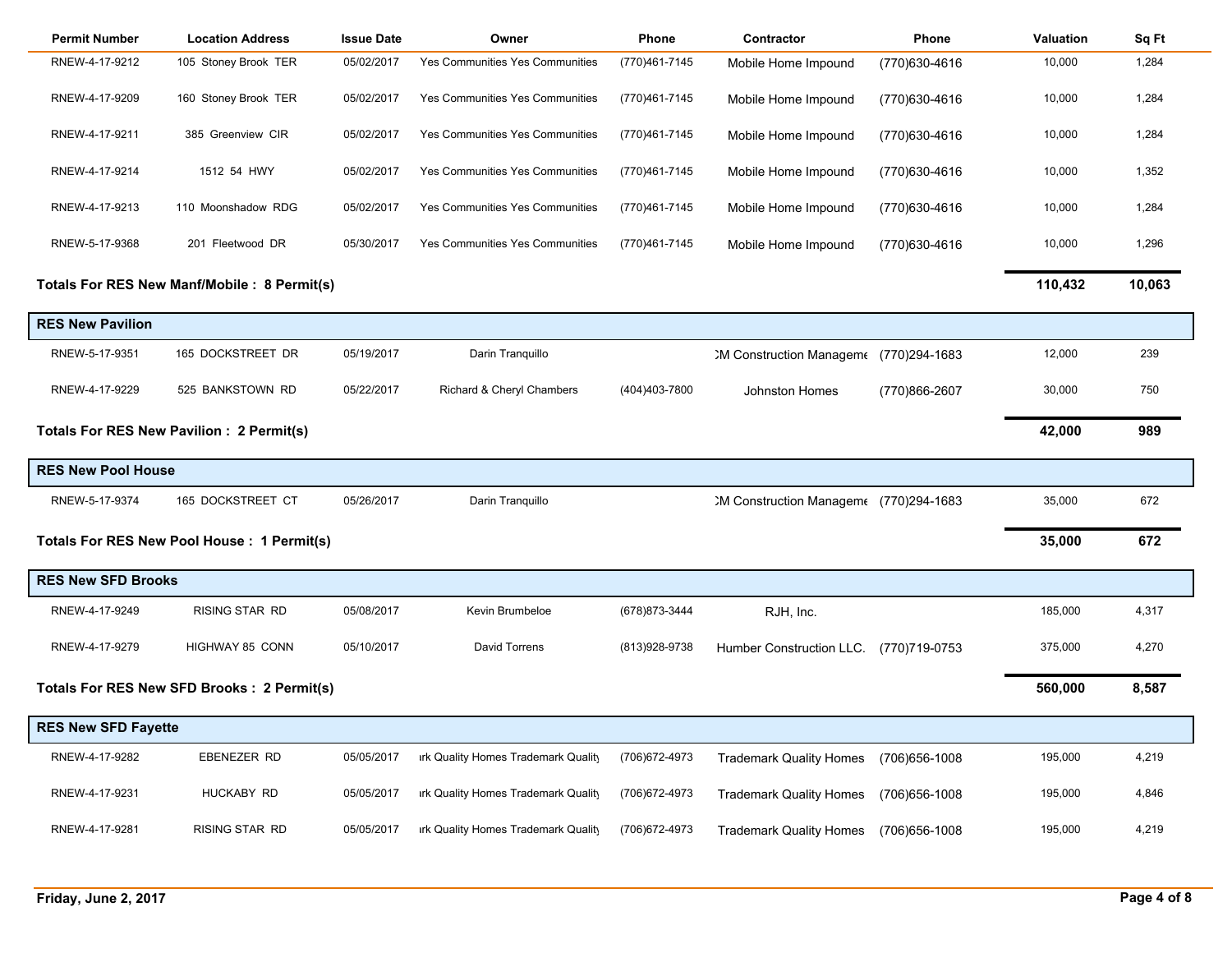| <b>Permit Number</b>               | <b>Location Address</b>                             | <b>Issue Date</b> | Owner                               | Phone          | Contractor                     | Phone          | Valuation | Sq Ft       |
|------------------------------------|-----------------------------------------------------|-------------------|-------------------------------------|----------------|--------------------------------|----------------|-----------|-------------|
| RNEW-4-17-9283                     | EBENEZER RD                                         | 05/08/2017        | irk Quality Homes Trademark Quality | (706) 672-4973 | <b>Trademark Quality Homes</b> | (706) 656-1008 | 195,000   | 4,841       |
| RNEW-5-17-9298                     | GOZA RD                                             | 05/08/2017        | irk Quality Homes Trademark Quality | (706) 672-4973 | <b>Trademark Quality Homes</b> | (706) 656-1008 | 1,950,000 | 4,836       |
| RNEW-4-17-9245                     | 135 SUNFLOWER ST                                    | 05/08/2017        | Chris Moody                         | (770)527-9416  | <b>Liberty Communities LLC</b> | (770)284-0841  | 275,000   | 3,925       |
| RNEW-4-17-9248                     | 120 CRESCENT CREEK DR                               | 05/08/2017        | New Leaf Homes New Leaf Homes       | (678) 618-1478 | New Leaf Homes, LLC            | (404)260-7765  | 275,000   | 6,676       |
| RNEW-4-17-9285                     | 100 SUNFLOWER ST                                    | 05/08/2017        | Y COMMUNITIES LIBERTY COMMU         | (770)527-9416  | <b>Liberty Communities LLC</b> | (770)284-0841  | 275,000   | 3,892       |
| RNEW-5-17-9306                     | 115 TRUSTIN LAKE DR                                 | 05/11/2017        | Morris Lewis, Jr.                   | (678) 693-0001 | Lewis Industries               | (404) 425-2412 | 300,000   | 6,503       |
| RNEW-5-17-9327                     | 375 Navarre DR                                      | 05/17/2017        | .R. Horton-Crown D.R. Horton-Crow   | (678) 509-0538 | D.R. Horton-Crown, LLC         | (678)509-0538  | 200,000   | 6,217       |
| RNEW-5-17-9328                     | 225 Navarre DR                                      | 05/17/2017        | .R. Horton-Crown D.R. Horton-Crow   | (678)509-0538  | D.R. Horton-Crown, LLC         | (678)509-0538  | 200,000   | 4,612       |
| RNEW-5-17-9325                     | 160 Couch CT                                        | 05/17/2017        | .R. Horton-Crown D.R. Horton-Crow   | (678)509-0538  | D.R. Horton-Crown, LLC         | (678)509-0538  | 20,000    | 3,902       |
| RNEW-5-17-9326                     | 135 Couch CT                                        | 05/17/2017        | .R. Horton-Crown D.R. Horton-Crow   | (678)509-0538  | D.R. Horton-Crown, LLC         | (678)509-0538  | 200,000   | 7,169       |
| RNEW-5-17-9329                     | 230 Navarre DV                                      | 05/17/2017        | .R. Horton-Crown D.R. Horton-Crow   | (678)509-0538  | D.R. Horton-Crown, LLC         | (678)509-0538  | 200,000   | 3,379       |
| RNEW-4-17-9293                     | 120 EDENTON ESTATES DR                              | 05/18/2017        | Funmi Abiodun                       | (404)822-0036  | indo Homes & Communitie        | (404)822-0036  | 275,000   | 5,632       |
| RNEW-5-17-9360                     | 105 COUCH CT                                        | 05/23/2017        | .R. Horton-Crown D.R. Horton-Crow   | (678) 509-0538 | D.R. Horton-Crown, LLC         | (678)509-0538  | 200,000   | 6,096       |
| RNEW-5-17-9359                     | 345 Navarre DR                                      | 05/23/2017        | .R. Horton-Crown D.R. Horton-Crow   | (678) 509-0538 | D.R. Horton-Crown, LLC         | (678)509-0538  | 200,000   | 3,737       |
| RNEW-5-17-9358                     | 120 Rowboat DR                                      | 05/30/2017        | New Leaf Homes New Leaf Homes       | (678) 618-1478 | New Leaf Homes, LLC            | (404) 260-7765 | 275,000   | 5,590       |
|                                    | Totals For RES New SFD Fayette : 18 Permit(s)       |                   |                                     |                |                                |                | 5,625,000 | 90,291      |
| <b>RES New Storage Bldg / Shed</b> |                                                     |                   |                                     |                |                                |                |           |             |
| RNEW-5-17-9308                     | 141 MASSENGALE RD                                   | 05/18/2017        | Mary Jo Patterson                   |                | Morton Buildings Inc           | (770)785-9975  | 43,081    | 1,344       |
|                                    | Totals For RES New Storage Bldg / Shed: 1 Permit(s) |                   |                                     |                |                                |                | 43,081    | 1,344       |
| <b>RES Pool New-Fayette</b>        |                                                     |                   |                                     |                |                                |                |           |             |
| RPOL-4-17-9236                     | 350 DISCOVERY LAKE DR                               | 05/02/2017        | Bill & Pam Waugh                    | (314) 952-7473 | <b>Tallman Pools</b>           | (770)478-2257  | 46,000    | 0           |
| RPOL-4-17-9230                     | 140 KIMBERLY CT                                     | 05/02/2017        | <b>April Rowe</b>                   | (678) 629-4238 | <b>April Rowe</b>              | (678) 629-4238 | 30,000    | $\mathbf 0$ |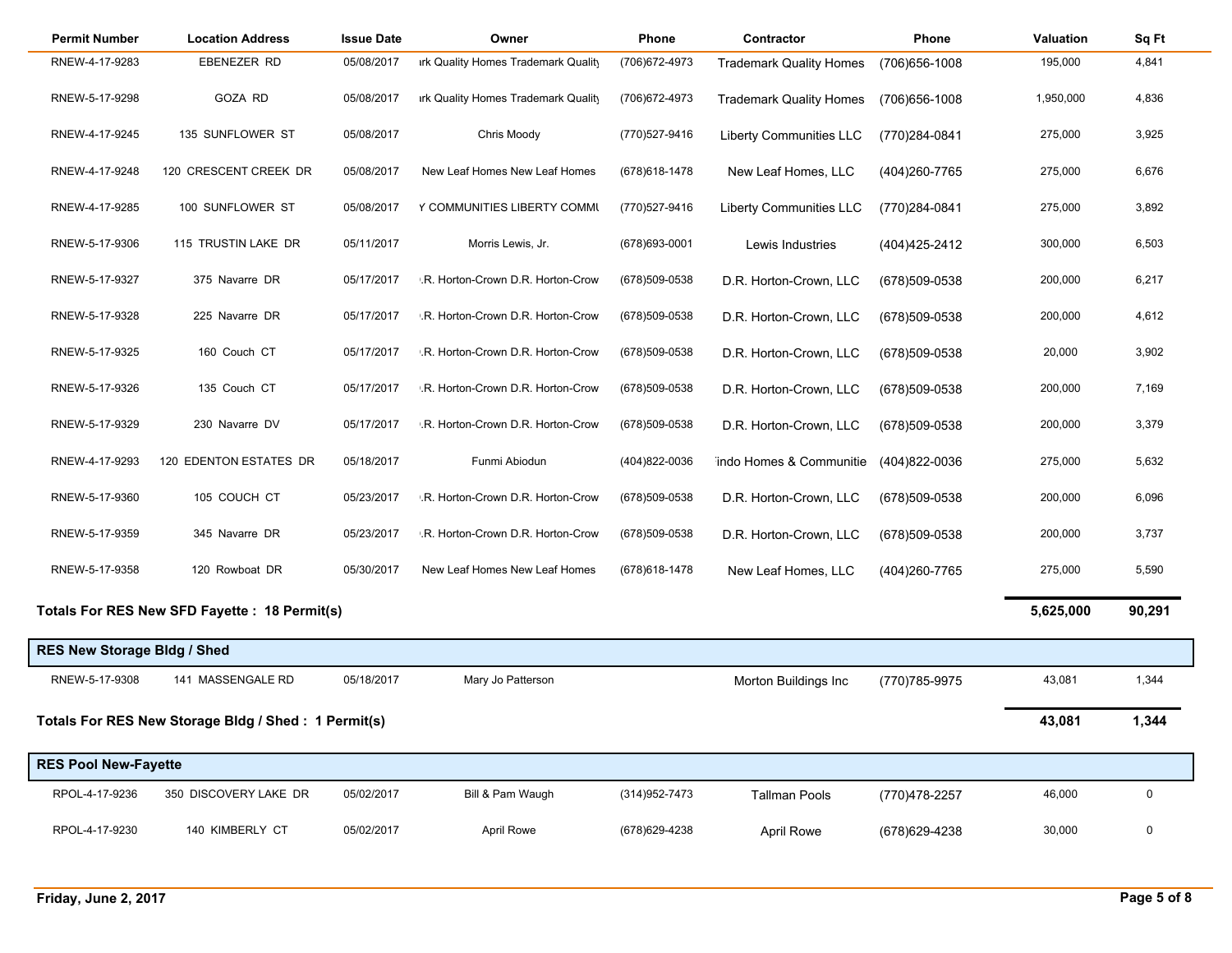| <b>Permit Number</b>                                                | <b>Location Address</b>                                        | <b>Issue Date</b> | Owner               | Phone          | Contractor                                | Phone          | Valuation   | Sq Ft        |
|---------------------------------------------------------------------|----------------------------------------------------------------|-------------------|---------------------|----------------|-------------------------------------------|----------------|-------------|--------------|
| RPOL-4-17-9284                                                      | 155 DOCKSTREET RD                                              | 05/08/2017        | Joanna Gao          | (678) 687-1433 | Innovative Pool and Spa                   | (770) 487-9618 | 75,000      | $\mathbf 0$  |
| RPOL-4-17-9268                                                      | 420 SNEAD RD                                                   | 05/09/2017        | Danny Ferrell       | (770)231-6157  | <b>Crystal Blue Pools</b>                 | (770)892-2121  | 30,000      | $\mathbf 0$  |
| RPOL-5-17-9307                                                      | 220 MALONE RD                                                  | 05/09/2017        | David Adams         | (770)231-6906  | Old South Construction                    | (770)471-4333  | 0           | $\mathbf 0$  |
| RPOL-5-17-9330                                                      | 200 BELLFAIR RUN                                               | 05/16/2017        | <b>Steve Clancy</b> | (808) 779-8338 | <b>Tallman Pools</b>                      | (770) 478-2257 | 50,000      | $\mathbf{0}$ |
| RPOL-5-17-9316                                                      | 120 FAIRMONT TRCE                                              | 05/16/2017        | <b>Bobby Brown</b>  | (407) 574-0579 | A Better Pool                             | (770)412-0882  | $\mathbf 0$ | $\mathbf{0}$ |
| RPOL-5-17-9357                                                      | 340 FALCON RIDGE DR                                            | 05/22/2017        | Cindy Alderman      | (586) 651-0226 | Hilltop Pools & Spas                      | (770)471-3889  | 32,000      | $\mathbf 0$  |
|                                                                     | Totals For RES Pool New-Fayette : 8 Permit(s)                  |                   |                     |                |                                           |                | 263,000     | 0            |
| <b>RES Rebuild SFD Fayette-Disaster</b>                             |                                                                |                   |                     |                |                                           |                |             |              |
| RREB-5-17-9317                                                      | 180 PLATINUM RDG                                               | 05/23/2017        | Kurt Johnson        | (678) 595-0469 | ' Southern Traditional Home (770)318-2357 |                | 300,000     | 8,018        |
|                                                                     | Totals For RES Rebuild SFD Fayette-Disaster : 1 Permit(s)      |                   |                     |                |                                           |                | 300,000     | 8,018        |
| <b>RES Renov Remodel Interior Space</b>                             |                                                                |                   |                     |                |                                           |                |             |              |
| RREN-5-17-9342                                                      | 320 OLD FARM RD                                                | 05/30/2017        | Bonnie Richardson   | (770)461-8418  | ird & Associates Remodelin (770)461-8418  |                | 13,500      | 771          |
|                                                                     | Totals For RES Renov Remodel Interior Space : 1 Permit(s)      |                   |                     |                |                                           |                | 13,500      | 771          |
| <b>RES Repair SFD Fayette</b>                                       |                                                                |                   |                     |                |                                           |                |             |              |
| RRRP-5-17-9311                                                      | 220 OLD IVY RD                                                 | 05/19/2017        |                     |                | Duffey Home Builders Inc.                 | (770)599-1907  | $\mathbf 0$ | $\mathbf 0$  |
|                                                                     | Totals For RES Repair SFD Fayette : 1 Permit(s)                |                   |                     |                |                                           |                | 0           | $\mathbf{0}$ |
|                                                                     | RES Stand Alone E Cabling / Panel Work                         |                   |                     |                |                                           |                |             |              |
| RSAE-5-17-9301                                                      | 508 ANTIOCH RD                                                 | 05/08/2017        | James Sams          | (770) 550-5786 | Presley Electric Co., Inc.                |                | $\mathbf 0$ | $\mathbf 0$  |
|                                                                     | Totals For RES Stand Alone E Cabling / Panel Work: 1 Permit(s) |                   |                     |                |                                           |                | 0           | 0            |
|                                                                     | RES Stand Alone E Panel / Meterbase Upgrade                    |                   |                     |                |                                           |                |             |              |
| RSAE-4-17-9237                                                      | 947 HOOD RD                                                    | 05/01/2017        | Peter Foreman       | (310)418-6272  | Power Works Electric Co.                  | (770)689-9620  | 4,000       | $\mathbf 0$  |
| Totals For RES Stand Alone E Panel / Meterbase Upgrade: 1 Permit(s) |                                                                |                   |                     |                |                                           |                |             | 0            |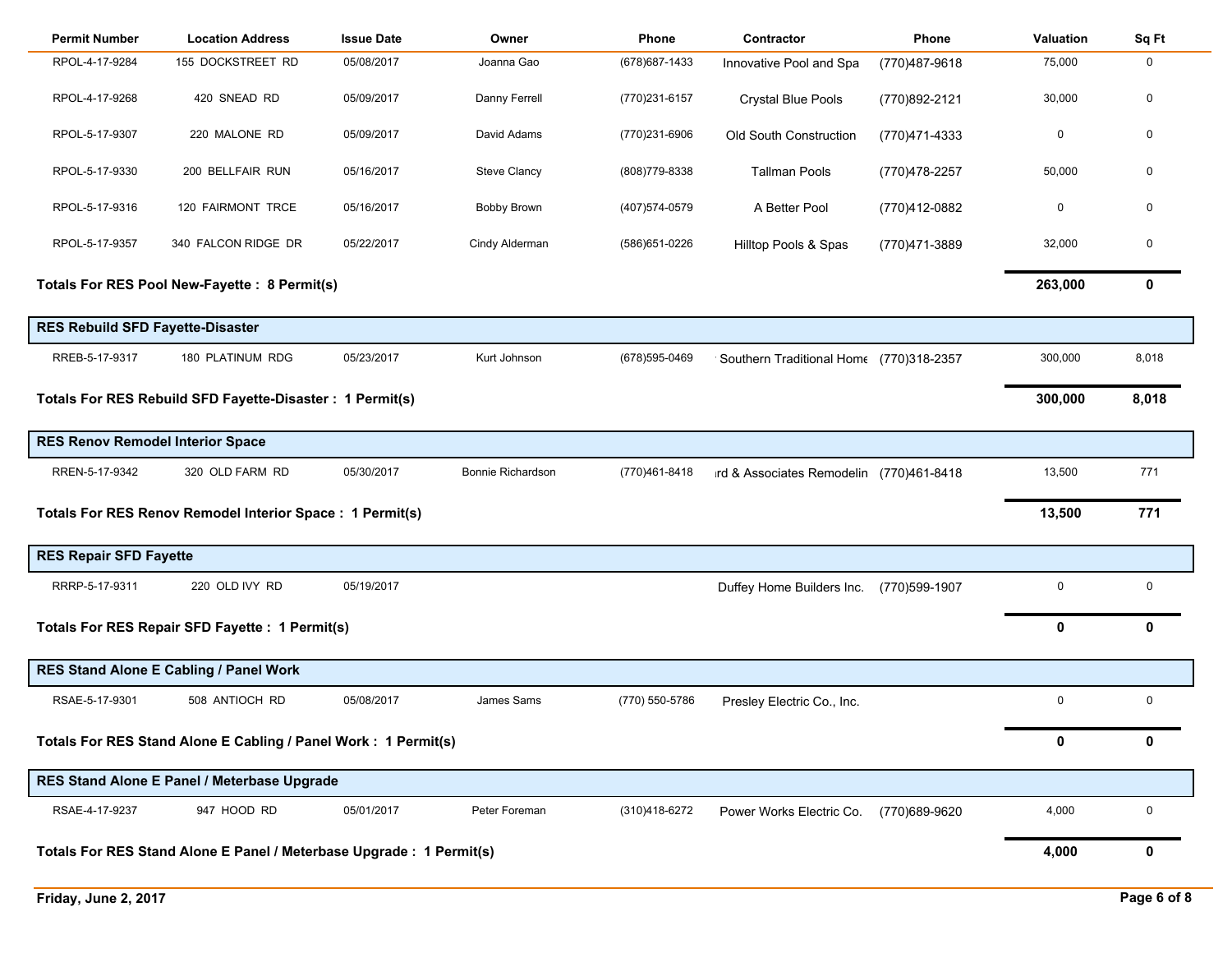| <b>Permit Number</b>                | <b>Location Address</b>                                        | <b>Issue Date</b> | Owner                      | Phone          | Contractor                              | Phone          | Valuation   | Sq Ft       |
|-------------------------------------|----------------------------------------------------------------|-------------------|----------------------------|----------------|-----------------------------------------|----------------|-------------|-------------|
|                                     | <b>RES Stand Alone M HVAC - Replacement</b>                    |                   |                            |                |                                         |                |             |             |
| RSAM-5-17-9300                      | 203 MORRIS DR                                                  | 05/08/2017        |                            |                | er Heating & Air Conditionin            |                | $\mathbf 0$ | $\mathbf 0$ |
| RSAM-5-17-9299                      | 115 SHEFFIELD CT                                               | 05/08/2017        |                            |                | er Heating & Air Conditionin            |                | 0           | 0           |
| RSAM-5-17-9313                      | 115 DURHAM DR                                                  | 05/09/2017        |                            |                | Reliable Heating & Air, INC.            | (678) 572-5536 | $\mathbf 0$ | $\mathbf 0$ |
| RSAM-5-17-9303                      | 290 BROADMOOR DR                                               | 05/09/2017        | David & Tracy Ring         | 404-431-8312   | Estes Heating & Air                     | (404)366-0509  | 13,296      | 0           |
| RSAM-4-17-9292                      | 325 ROYAL RIDGE WAY                                            | 05/11/2017        | David Debusk               | (770)461-7463  | <b>Trinity Air</b>                      | (770)486-1919  | 6,584       | 0           |
| RSAM-4-17-9290                      | 345 WOODCREEK LN                                               | 05/11/2017        | <b>Brian Willing</b>       | (770)289-4016  | <b>Trinity Air</b>                      | (770)486-1919  | 5,600       | $\mathbf 0$ |
| RSAM-5-17-9314                      | 190 REDSPIRE LN                                                | 05/12/2017        | Chris Birdsong             | (678)361-8084  | Progressive Heat & Air                  | (770)253-2665  | 4,000       | 0           |
| RSAM-5-17-9344                      | 322 QUARTERS RD                                                | 05/19/2017        | Ronald Weaver              | (770)716-9906  | <b>Trinity Air</b>                      | (770)486-1919  | 8,329       | 0           |
| RSAM-5-17-9333                      | 160 JEFFERSON WOODS DR                                         | 05/19/2017        | John Taylor                | (616)808-1299  | <b>Trinity Air</b>                      | (770)486-1919  | 5,946       | 0           |
| RSAM-5-17-9331                      | 150 PEEPLES RD                                                 | 05/23/2017        | Leslie Hester              | (678) 378-2820 | Estes Heating & Air                     | (404)366-0509  | 4,139       | $\mathbf 0$ |
| RSAM-5-17-9332                      | 5011 PINEVIEW TER                                              | 05/23/2017        | Paul Tramell               | (404)227-0322  | Estes Heating & Air                     | (404)366-0509  | 5,184       | 0           |
| RSAM-4-17-9224                      | 320 Hillcrest AVE                                              | 05/23/2017        | Jack Bunofsky              | (404) 227-0322 | Estes Heating & Air                     | (404)366-0509  | 8,047       | 0           |
| RSAM-5-17-9379                      | 100 BENTBROOK CT                                               | 05/24/2017        | Elias & Veronica Okoye     | (770)306-9496  | er Heating & Air Conditionin            |                | 0           | 0           |
| RSAM-5-17-9380                      | 110 CREEKVIEW TRL                                              | 05/24/2017        | Bonny & Elizabeth Phillips | (770)719-4566  | er Heating & Air Conditionin            |                | $\mathbf 0$ | 0           |
| RSAM-5-17-9375                      | 220 WATERFORD DR                                               | 05/25/2017        | Ponce & Louvenia McGriff   | 678) 478-1914  | Progressive Heat & Air                  | (770)253-2665  | 20,829      | $\mathbf 0$ |
| RSAM-5-17-9383                      | 1019 NEW HOPE RD                                               | 05/30/2017        | Buddy & Judy Chastain      | (770) 778-8591 | CoolRay Heating & Cooling               | (770)421-8400  | 8,576       | $\mathbf 0$ |
|                                     | Totals For RES Stand Alone M HVAC - Replacement : 16 Permit(s) |                   |                            |                |                                         |                | 90,530      | $\mathbf 0$ |
| <b>RES Stand Alone P Sink / Tub</b> |                                                                |                   |                            |                |                                         |                |             |             |
|                                     |                                                                |                   |                            |                |                                         |                |             |             |
| RSAP-5-17-9377                      | 522 BANKS RD                                                   | 05/25/2017        | Ronald Barszcz             | (678) 773-5921 | & J Remodeling of GA, LL( (478)957-4056 |                | 20,000      | 120         |
|                                     | Totals For RES Stand Alone P Sink / Tub : 1 Permit(s)          |                   |                            |                |                                         |                | 20,000      | 120         |
|                                     | RES Stand Alone P Water Heater Change                          |                   |                            |                |                                         |                |             |             |